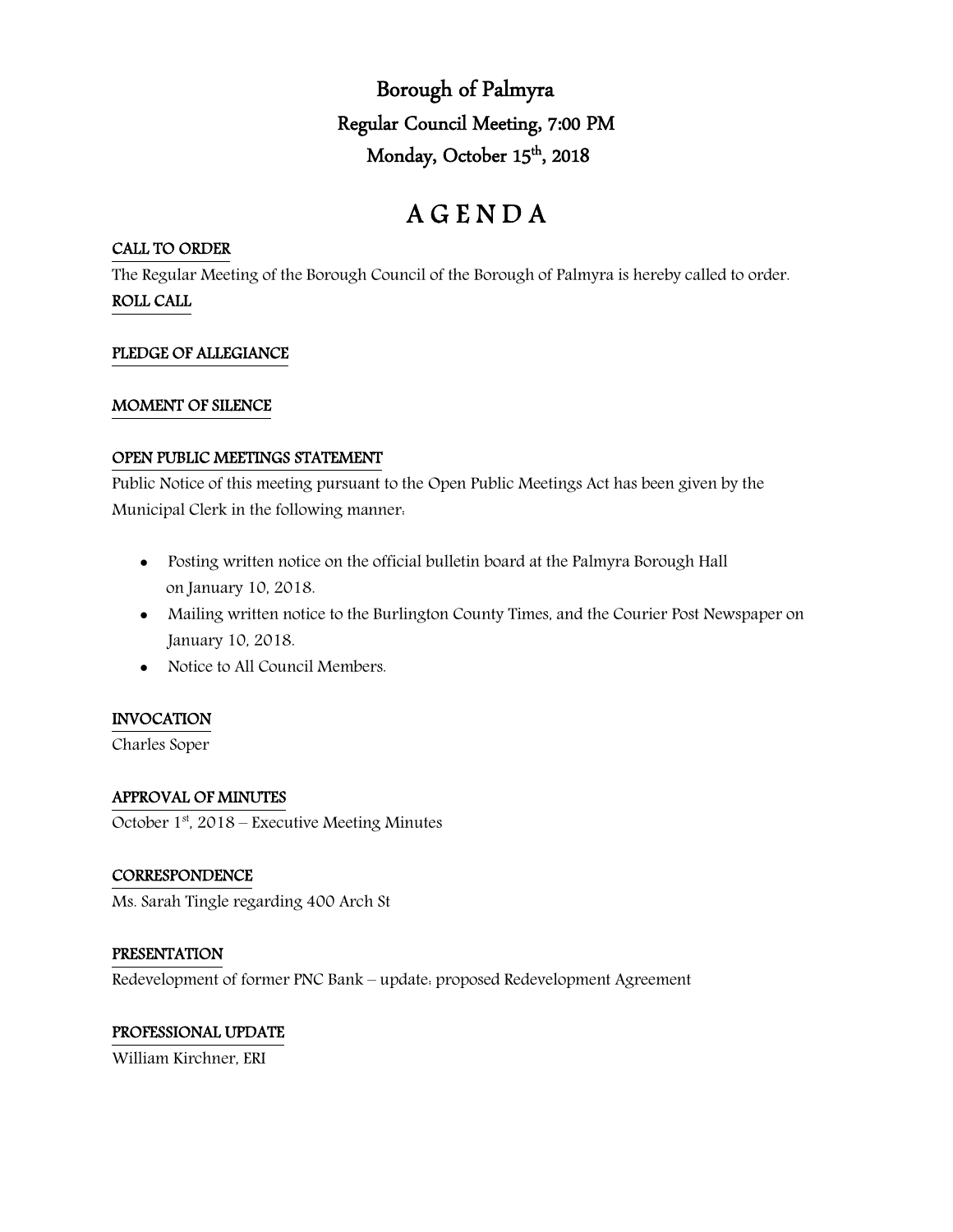## PUBLIC PORTION

This public portion is for discussion on professional updates, resolutions and ordinances listed on the agenda. Please sign in at the podium, state your name and address for the record. Council will give all comments appropriate consideration. Each citizen will be allotted up to five (5) minutes to speak, in order to allow everyone an opportunity to ask questions and express their opinions or concerns. Please direct all comments to the Mayor. Each citizen may only speak once during each public portion.

### ORDINANCE FOR INTRO – Public Hearing to be held November  $19<sup>th</sup>$ , 2018

Ordinance 2018-18, An Ordinance of the Borough of Palmyra, County Of Burlington, State Of New Jersey, Creating a new Chapter 206 of the Code of the Borough of Palmyra Entitled "The Regulation of Vacant Properties"

## ORDINANCES ON SECOND READING -public hearing

Ordinance 2018-15, An Ordinance of the Borough of Palmyra, County Of Burlington, State Of New Jersey, Prohibiting Smoking in Certain Locations.

Ordinance 2018-16, An Ordinance of the Borough of Palmyra, County of Burlington, State of New Jersey Appropriating the sum of \$40,000.00 now available from the Capital Improvement Fund (\$20,000.00) and General Fund Balance (\$20,000.00) for the Improvements to the Bandshell Located in Grove Park.

Ordinance 2018-17, An Ordinance of the Borough of Palmyra, County of Burlington, State of New Jersey, Amending Chapter 70 Alcoholic Beverages, article V Hours, Sections §70-6 and §70-7, of the code of the Borough of Palmyra allowing Plenary Retail Consumption and Distribution Licenses to sell and/or serve alcoholic Beverages during the Hours of 9:30 AM to 12:30 PM on Sunday, October 28th, 2018

#### RESOLUTIONS Consent Agenda

Resolution 2018-243 to Resolution 2018-247 will be enacted as a single motion, if any resolution needs additional discussion it will be removed from the consent agenda and voted on separately.

Resolution 2018-243, Resolution Authorizing a Refund in the Amount of \$318.55 for Overpayment of Taxes on Block 125 Lot 1.01

Resolution 2018-244, Resolution Appointing Brian Johnson and Michael Hynes as Humane Law Enforcement Officers for the Borough of Palmyra

Resolution 2018-245, Resolution of the Borough of Palmyra to Adopt the Revised Personnel Policies and Procedures Manual (PPPM), and Supervisory Supplement to the PPPM, effective October 19th, 2018 Resolution 2018-246, Resolution Authorizing the Execution of a Redevelopment Agreement with

Outlaw Investment Group, LLC Pursuant to the Local Redevelopment and Housing Law N.J.S.A. 40:A-12 A-1Et. Seq.

Resolution 2018-247, Resolution Authorizing the Payment of Bills for the Month of October 2018 In the Amount of \$1,194,965.72.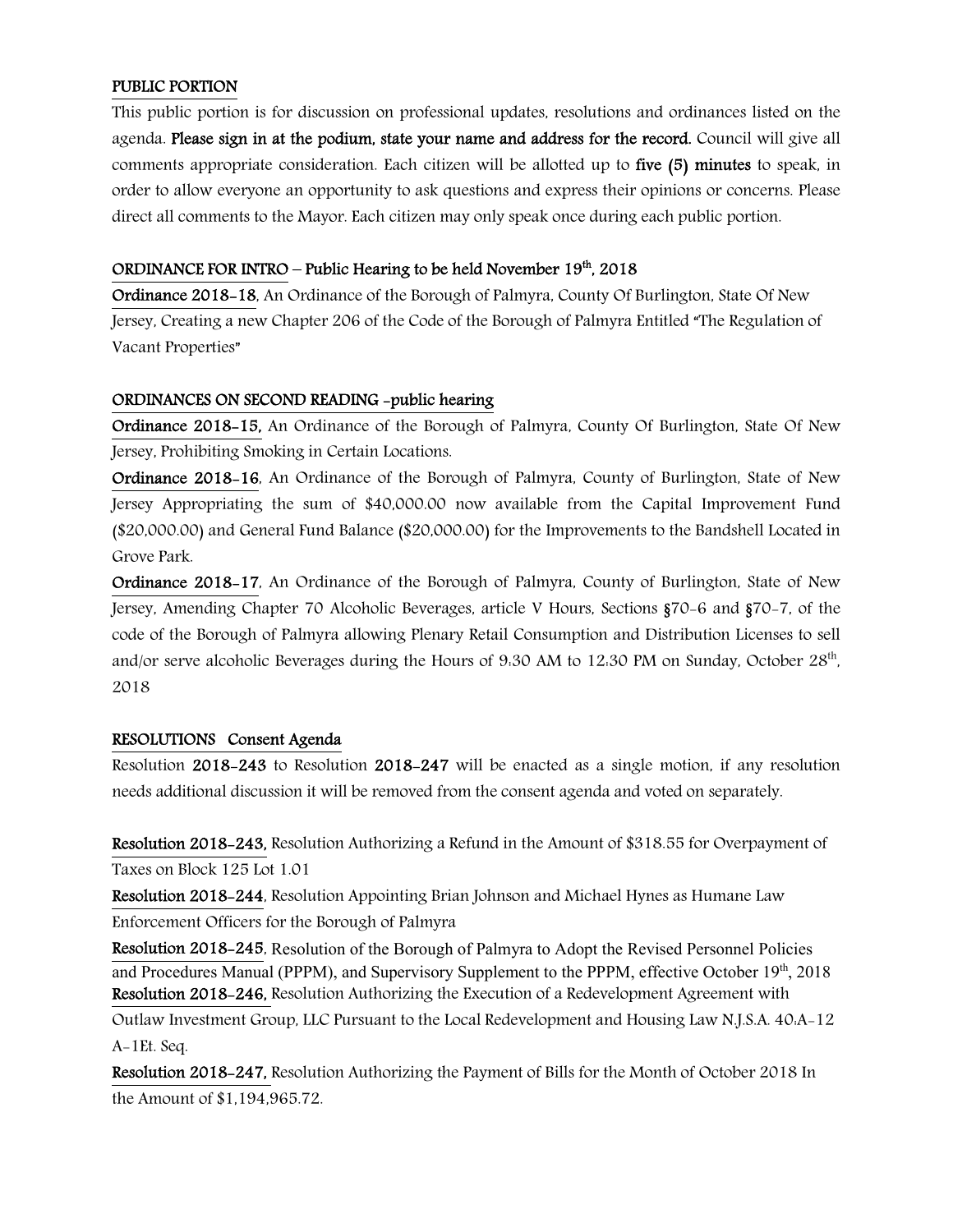#### MOTION TO APPROVE TREASURERS REPORTS

• September 2018

#### COMMUNITY SPOTLIGHT

• Free Mammograms

#### DISCUSSION ITEMS

#### NEW Business

• Public Events

 Holiday Tree Lighting and Santa Claus - December 7, 2018 New Christmas Tree

Holiday decorations including snowflakes and large displays

Halloween Parade – Borough's participation

Military Service Medals and Veterans Ceremony

- Borough Hall improvements interior & exterior
- Spring Garden St Traffic Study

#### OLD Business

- Ordinance Amending Vacant /Abandoned Property Ordinance
- Adopt a City Program NC/SC flood ravaged community
- Grove Park paver block engraving/donation program
- Hiring of PT Administrative Assistant
- 2018 Road Improvement Program update: more roads and larger potholes included
- Fire House structural improvements/engineering

#### ADMINISTRATOR REPORT

- New sound recording and audio system including six in-ceiling speakers and wireless microphone
- PCR EMS Workers' Compensation coverage request
- Flashing stop sign lights on W. Charles St at Park Ave
- Riverton Master Plan Public Hearing
- Master Plan Survey Results
- November  $5<sup>th</sup>$  Caucus Meeting 6:30 PM start and short Agenda
- MS Office 365 update
- JIF Reports

#### COMMITTEE REPORTS

PUBLIC COMMENT Please sign in at the podium and state your name and address for the record. Council will give all comments appropriate consideration. Each citizen will be allotted up to five (5)